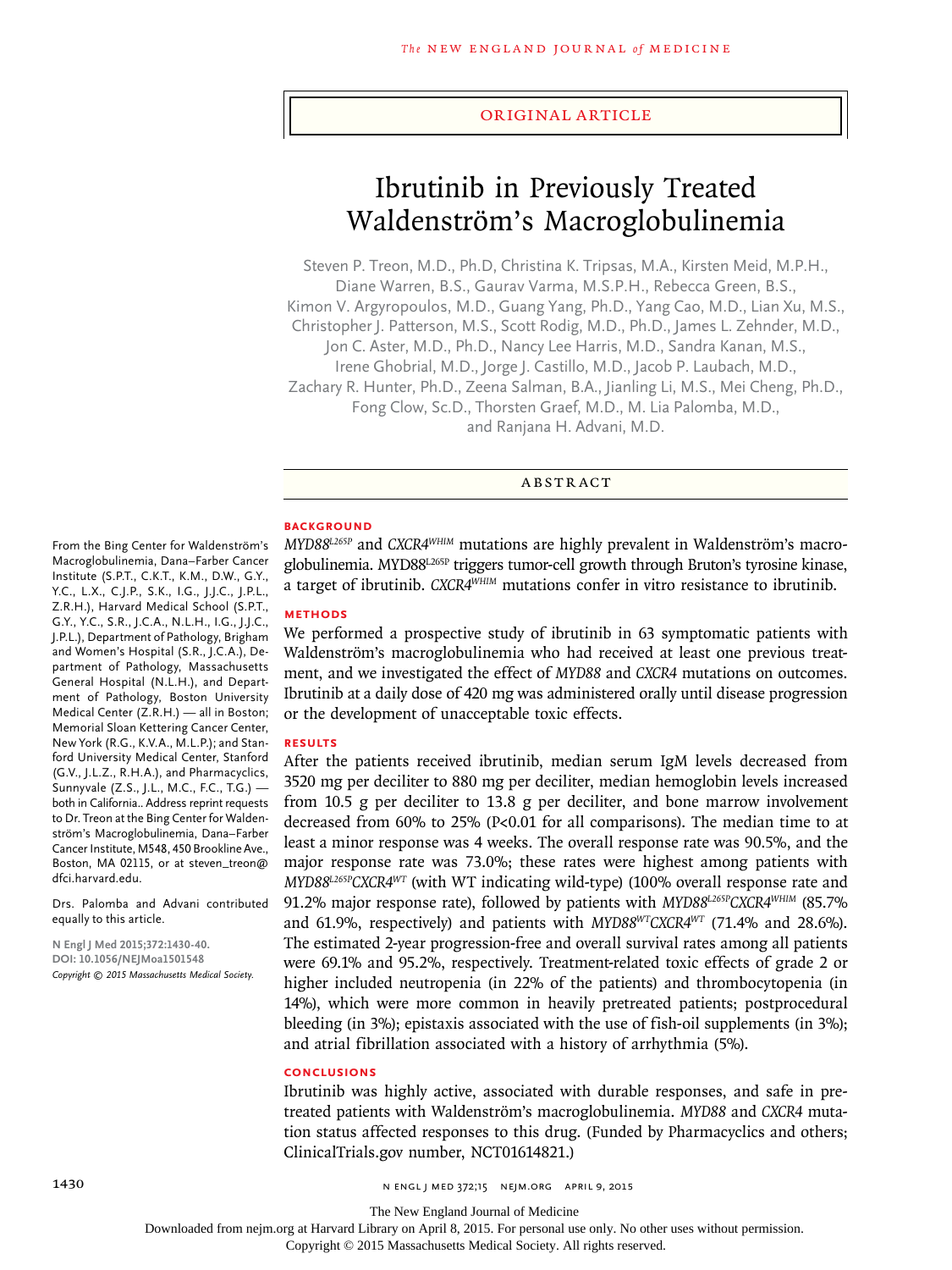WALDENSTRÖM'S MACROGLOBULIN-<br>
emia is a malignant B-cell lymphoma<br>
of clonal lymphoplasmacytic cells and monocloemia is a malignant B-cell lymphoma that is associated with an accumulation nal IgM secretion.<sup>1</sup> Despite advances in treatment, the disease eventually progresses in most patients, and new treatment options are needed.

Whole-genome sequencing has revealed a single activating somatic mutation in *MYD88*  (resulting in a predicted protein change from leucine to proline at amino acid position 265) and multiple activating mutations in the C-terminal domain of *CXCR4* in patients with Waldenström's macroglobulinemia.<sup>2,3</sup> In tumor cells, MYD88L265P triggers activation of nuclear factor  $\kappa$ B (NF- $\kappa$ B) through two divergent pathways involving Bruton's tyrosine kinase (BTK) and the interleukin-1 receptor–associated kinases (IRAK1 and IRAK4).4

Ibrutinib is an orally administered, smallmolecule inhibitor of BTK that triggers apoptosis of Waldenström's macroglobulinemia cells with *MYD88L265P*. Clinical activity of ibrutinib in patients with Waldenström's macroglobulinemia was observed in a phase 1 study.<sup>4,5</sup>

Activating *CXCR4* somatic mutations in Waldenström's macroglobulinemia are similar to germline mutations detected in patients with the WHIM syndrome (warts, hypogammaglobulinemia, infections, and myelokathexis).6 At least 30 different *CXCR4WHIM* somatic mutations are present in Waldenström's macroglobulinemia.<sup>3,7</sup> Tumor cells engineered to express CXCR4WHIM receptors have been shown to have enhanced CXCL12-triggered activation of the prosurvival factors AKT and extracellular signal-regulated kinase (ERK) and decreased in vitro ibrutinibrelated apoptosis.8-10

In Waldenström's macroglobulinemia, three genomic groups (*MYD88L265PCXCR4WT* [with WT indicating wild-type], *MYD88L265PCXCR4WHIM*, and *MYD88WTCXCR4WT*) have been delineated on the basis of clinical manifestations and survival. These findings affirm an important role for *MYD88* and *CXCR4* somatic mutations in the pathogenesis of tumors.<sup>7</sup>

We performed a prospective, multicenter study of ibrutinib. We assessed safety and efficacy, as well as the influence of *MYD88* and *CXCR4* mutations on responses, in patients who had received previous treatment for Waldenström's macroglobulinemia.

#### Methods

# **Study Oversight and Design**

We conducted this study at three sites (the Dana– Farber Cancer Institute, Memorial Sloan Kettering Cancer Center, and Stanford University Medical Center). Enrollment began on May 23, 2012, and closed on June 13, 2013. The last patient evaluation and survival update occurred on December 19, 2014. All patients provided written informed consent after approval of the study by the institutional review boards at the three study sites.

Pharmacyclics and Janssen Pharmaceuticals supported this investigator-initiated study and provided research funding and the study drug. The first author designed the study, and all the authors vouch for the integrity of the data and adherence to the protocol (available with the full text of this article at NEJM.org). No one who is not an author contributed to the manuscript. The first author wrote all drafts of the manuscript. The academic authors administered the study drugs to the patients and collected the study data. The academic authors and Pharmacyclics coordinated the study, provided regulatory oversight, and analyzed the study data.

The primary objective was to determine the overall response rate, which included the rate of a minor response (≥25% reduction in serum IgM levels), partial response (≥50% reduction), very good partial response (≥90% reduction), and complete response, and to determine the rate of major response (a complete response or responses with a ≥50% reduction in serum IgM levels).<sup>11</sup> Secondary objectives included the determination of progression-free survival and drug safety.

Serum IgM and complete blood counts were obtained at the beginning of each cycle for 3 cycles and thereafter every 3 cycles. Bone marrow biopsies and computed tomography (CT) (if extramedullary disease was present at baseline) were repeated at cycles 6, 12, and 24, and annually thereafter. CT assessments were performed locally with the use of bidimensional (long-axis and short-axis) serial measurements of representative nodes.

# **Patients**

Eligibility criteria were the following: a need for treatment according to consensus guidelines, prior receipt of one or more treatment regimens, a platelet count of 50,000 per cubic millimeter or higher, a hemoglobin level of 8 g per deciliter or higher, an absolute neutrophil count of 1000 per cubic milli-

The New England Journal of Medicine

Downloaded from nejm.org at Harvard Library on April 8, 2015. For personal use only. No other uses without permission.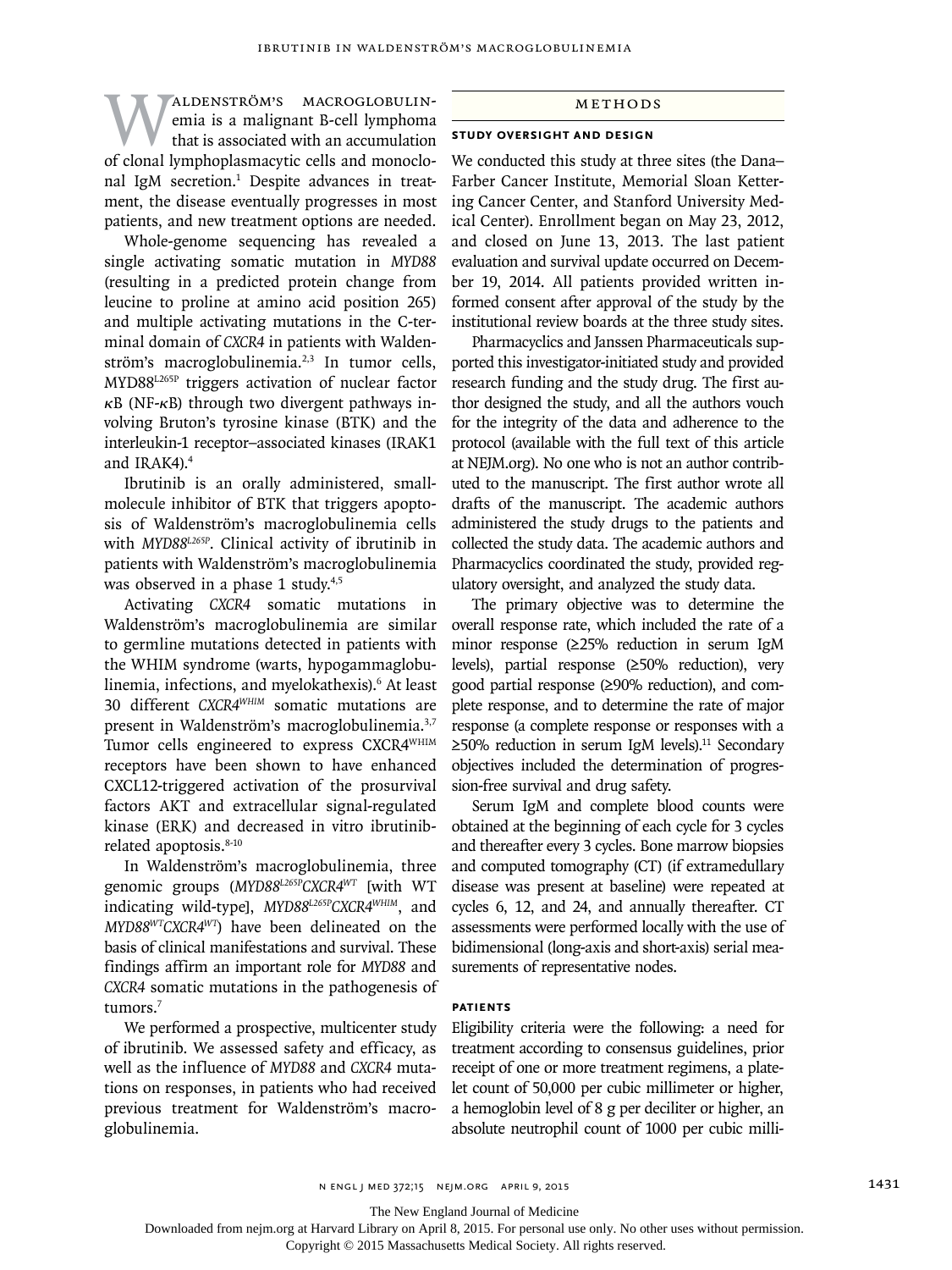meter or higher, a serum creatinine level of 2 mg per deciliter or less, a total bilirubin level of 1.5 mg per deciliter or less (or <2 mg per deciliter if the level was attributable to the tumor), serum aspartate and alanine aminotransferase levels 2.5 times the upper limit of the normal range or less, and an Eastern Cooperative Oncology Group (ECOG) performance-status score of 2 or lower (on a scale of 0 to 5, with 0 indicating no symptoms and higher numbers indicating increasing tumor-related disability). $1,12$  Patients were excluded if they had central nervous system lymphoma or clinically significant cardiovascular disease, if they were receiving warfarin, or if they were receiving medications that could prolong the QT interval.

The treatment regimen consisted of daily oral ibrutinib (at a dose of 420 mg) for twenty-six 4-week cycles until the disease progressed or unacceptable toxic effects developed. According to an amendment to the study protocol, patients without disease progression could provide a second informed consent and continue therapy beyond 26 cycles.

Ibrutinib was withheld if the following hematologic toxic effects occurred: a neutrophil count of less than 500 per cubic millimeter or a platelet count of less than 25,000 per cubic millimeter or less than 50,000 per cubic millimeter with bleeding. In addition, ibrutinib was withheld if the patient had nausea of grade 3 or higher, vomiting or diarrhea, or nonhematologic toxic effects of grade 3 or higher. Filgrastim therapy or transfusions were permitted. After ibrutinib was withheld the first time, full-dose retreatment was permitted after the patient recovered from toxic effects. Thereafter, reductions in the dose to 280 mg and then to 140 mg and, finally, discontinuation of the study drug were required as subsequent events occurred. In an amendment to the study protocol, it was recommended that to minimize the risk of bleeding, the drug should be withheld for 3 to 7 days before and for 1 to 3 days after an anticipated invasive procedure.

#### *MYD88L265P* **and** *CXCRWHIM* **Mutation Genotyping**

An allele-specific polymerase-chain-reaction (PCR) assay was used to detect *MYD88L265P* mutations. *CXCR4WHIM* mutation status was determined by means of Sanger sequencing, and allele-specific PCR was used to detect *CXCR4S338X* C→G and C→A mutations in CD19-selected bone marrow cells.3,7,13,14

#### **Statistical Analysis**

A Simon's two-stage design was used with an alpha level set at 0.05 and a beta level set at 0.20; this assumed a null response rate of 20% and a successful overall response rate of 40% on the basis of comparisons with other monotherapies used in patients with previously treated Waldenström's macroglobulinemia. The protocol was amended according to regulatory guidance to require the enrollment of additional participants on the assumption that if the response rate for ibrutinib was 50%, the study would have more than 80% power to show a lower boundary of the two-sided 95% confidence interval for the response rate that would exceed 32%.

Responses were defined according to criteria adopted from the Third International Workshop on Waldenström's Macroglobulinemia.<sup>11</sup> Progressionfree survival was defined as the time between the initiation of therapy and the date of disease progression, death, or last follow-up. The Kaplan– Meier method was used for time-to-event analyses with censoring. Pairwise comparisons were made with the use of a Wilcoxon rank-sum test with Bonferroni–Holm correction for multiple hypothesis testing. A Pearson correlation coefficient was used for linear comparisons. P values of 0.05 or less were considered to indicate statistical significance. Statistical analyses were performed with the use of SAS software, version 9.3 (SAS Institute).

# Results

#### **Patients and Disease Characteristics**

A total of 63 consecutive eligible patients (43 at the Dana–Farber Cancer Institute, 10 at Memorial Sloan Kettering Cancer Center, and 10 at Stanford University Medical Center) were enrolled. An independent, central pathology review confirmed that all the patients met the diagnostic criteria for Waldenström's macroglobulinemia.<sup>1</sup> The baseline characteristics of the patients are listed in Table 1.

*MYD88L265P* tumor mutation status was determined in all 63 patients, and *CXCR4WHIM* tumor mutation status was determined in 62 patients. *MYD88L265P* was present in 56 patients (89%), and *CXCR4WHIM* was present in 21 patients (34%). *CX-CR4WHIM* mutations included nonsense mutations (16 *CXCR4S338X* and 2 *CXCR4R334X*) and frameshift mutations (1 S324fs and 2 S338fs). All patients with wild-type *MYD88* had wild-type *CXCR4*, a finding consistent with prior findings. $3,7$  No significant baseline differences according to *MYD88* or

The New England Journal of Medicine

Downloaded from nejm.org at Harvard Library on April 8, 2015. For personal use only. No other uses without permission.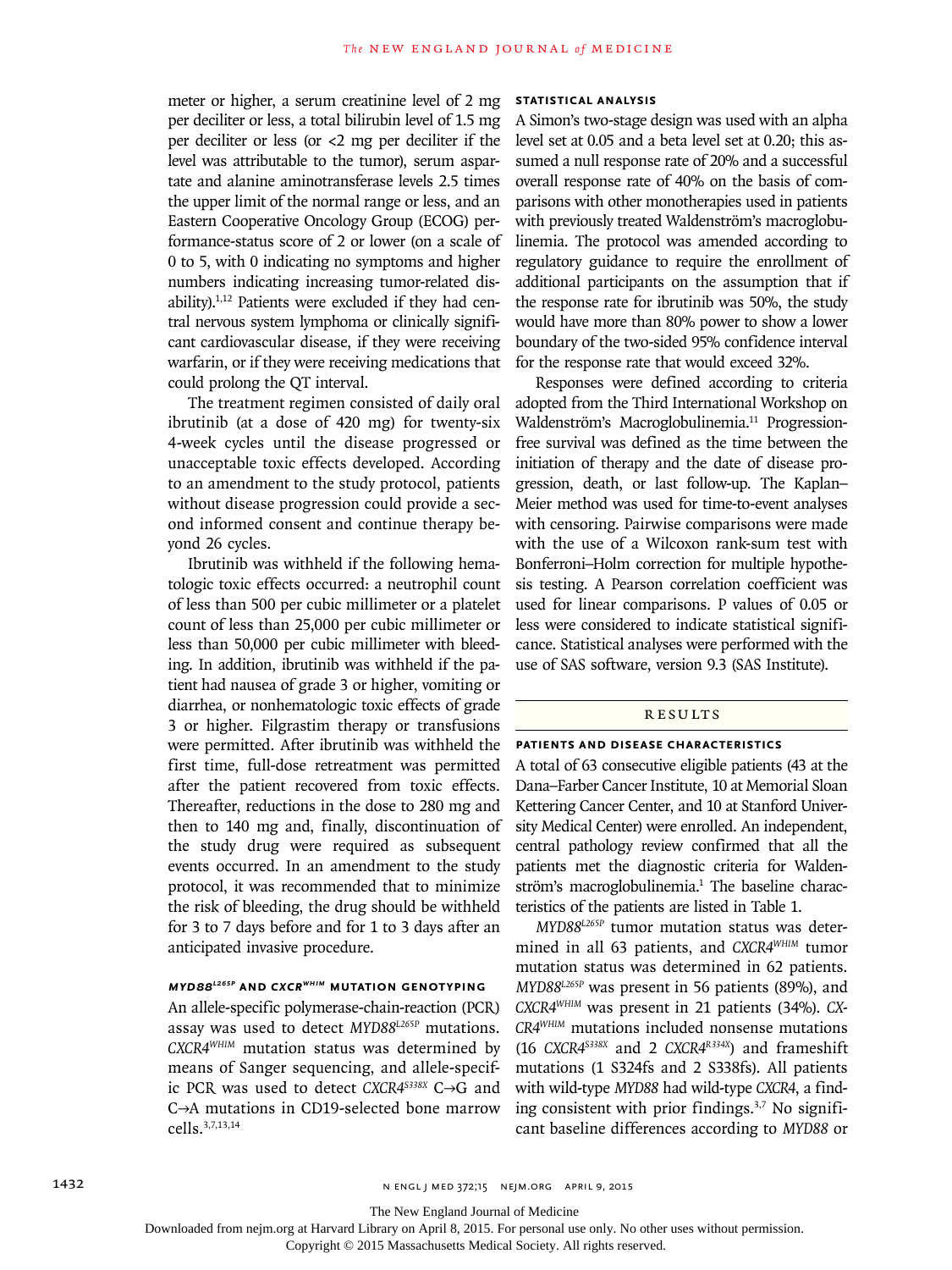| Table 1. Baseline Characteristics of the Patients.*                        |                          |
|----------------------------------------------------------------------------|--------------------------|
| Characteristic                                                             | Patients $(N=63)$        |
| Median age (range) - yr                                                    | $63(44-86)$              |
| $Sex - no$ .                                                               |                          |
| Male                                                                       | 48                       |
| Female                                                                     | 15                       |
| Median time from diagnosis of Waldenström's macroglobulinemia (range) - mo | 76 (6-340)               |
| Previous therapy for Waldenström's macroglobulinemia                       |                          |
| Median no. of previous treatment regimens (range)                          | $2(1-9)$                 |
| Type of therapy - no. (%)                                                  |                          |
| Monoclonal antibody                                                        | 57 (90)                  |
| Glucocorticoid                                                             | 42 (67)                  |
| Proteasome inhibitor                                                       | 33 (52)                  |
| Alkylator                                                                  | 32 (51)                  |
| Nucleoside analogue                                                        | 15(24)                   |
| <b>MTOR</b> inhibitor                                                      | 13(21)                   |
| Immunomodulator                                                            | 7(11)                    |
| Anthracycline                                                              | 7(11)                    |
| Autologous transplantation                                                 | 4(6)                     |
| Other, including experimental therapy                                      | 13(21)                   |
| Disease refractory to most recent regimen                                  | 25(40)                   |
| Waldenström's macroglobulinemia IPSS score - no. (%) +                     |                          |
| Low                                                                        | 14(22)                   |
| Intermediate                                                               | 27(43)                   |
| High                                                                       | 22(35)                   |
| Serum antibody levels                                                      |                          |
| IgM                                                                        |                          |
| Median (range) - mg/dl                                                     | 3520 (724-8390)          |
| >4000 mg/dl - no. (%)                                                      | 26(41)                   |
| Median IgA (range) - mg/dl                                                 | $26(0-125)$              |
| Median IgG (range) - mg/dl                                                 | 381 (49-2770)            |
| Median absolute neutrophil count (range) — per mm <sup>3</sup>             | 3.18 (1.14-10.97)        |
| Hemoglobin level                                                           |                          |
| Median (range) $-$ g/dl                                                    | $10.5(8.2 - 13.8)$       |
| $\langle 11 g/d$   $-$ no. (%)                                             | 37 (59)                  |
| $<$ 10 g/dl — no. (%)                                                      | 25 (40)                  |
| Median hematocrit (range) - (%)                                            | $30.8(24.5 - 41.5)$      |
| Platelet count                                                             |                          |
| Median (range) $-$ per mm <sup>3</sup>                                     | 214,000 (24,000-459,000) |
| $<$ 100,000/mm <sup>3</sup> — no. (%)                                      | 7(11)                    |
| Serum $\beta_2$ -microglobulin                                             |                          |
| Median (range) - mg/liter                                                  | $3.9(1.3-14.2)$          |
| >3 mg/liter - no. (%)                                                      | 45 (71)                  |
| $>3.5$ mg/liter – no. (%)                                                  | 35 (56)                  |
| Adenopathy $\geq$ 1.5 cm — no. (%)                                         | 37 (59)                  |
| Splenomegaly ≥15 cm - no. (%)                                              | 7(11)                    |
| Median bone marrow involvement (range) - %                                 | $60(3-95)$               |

\* IPSS denotes International Prognostic Scoring System, and mTOR mammalian target of rapamycin.

† The Waldenström's macroglobulinemia International Prognostic Scoring System (IPSS) to assess the risk of death is based on five adverse covariates: advanced age (>65 years), a hemoglobin level of 11.5 g per deciliter or more, a platelet count of 100,000 per cubic millimeter or less, a  $\beta_2$ -microglobulin level higher than 3 mg per liter, and a serum monoclonal protein concentration higher than 7.0 g per deciliter. Low-risk patients do not have advanced age and have either no adverse covariates or one adverse covariate, intermediate-risk patients have two adverse covariates or only advanced age, and high-risk patients have more than two adverse covariates.

The New England Journal of Medicine

Downloaded from nejm.org at Harvard Library on April 8, 2015. For personal use only. No other uses without permission.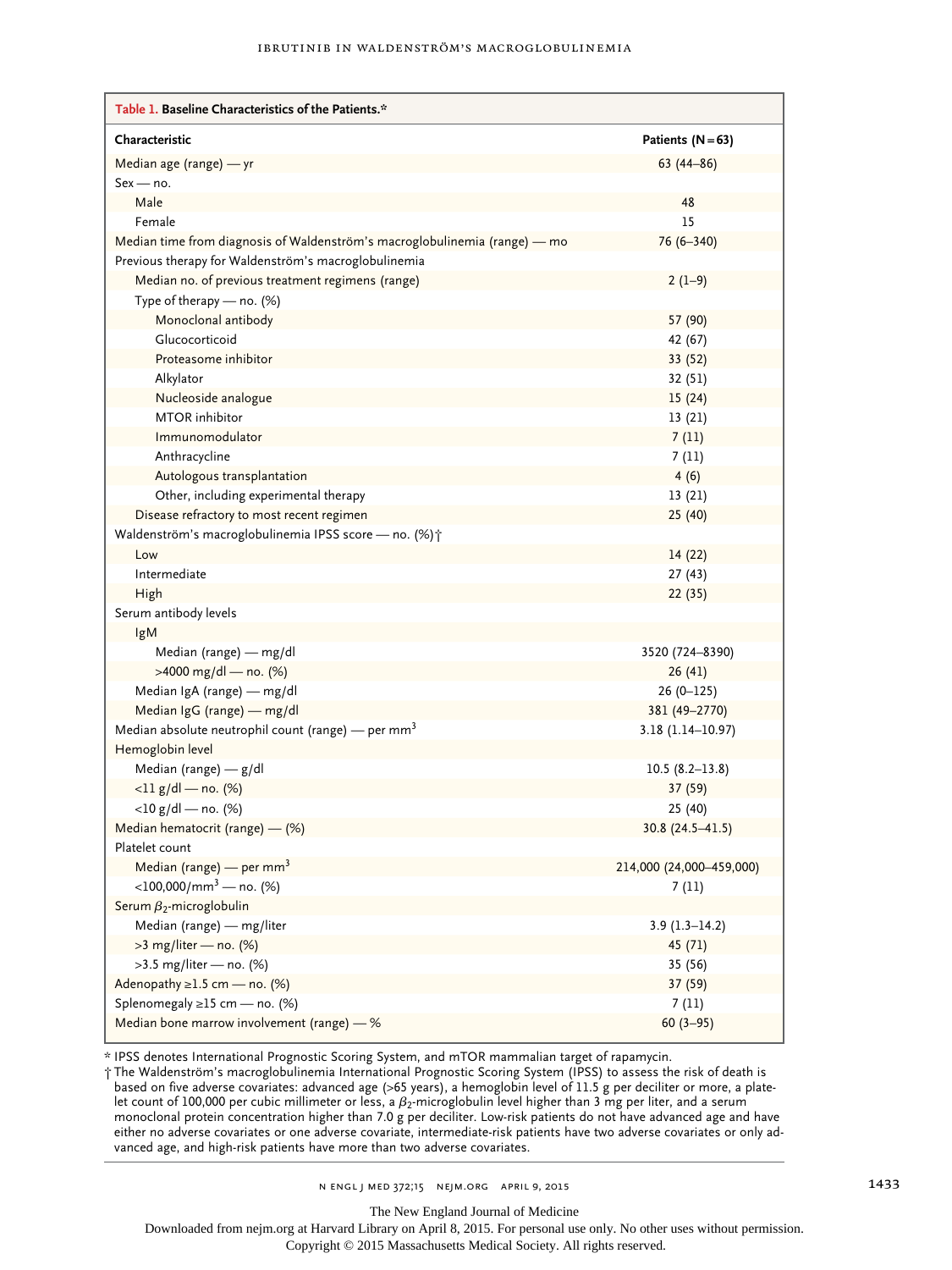*CXCR4* mutation status were observed, except for a higher incidence of adenopathy among patients with wild-type *CXCR4* than among those with *CXCR4<sup>WHIM</sup>* (68.3% vs. 33.3%, P=0.01), a finding consistent with previous observations.7 The median duration of treatment was 19.1 months (range, 0.5 to 29.7).

# **Responses**

The median serum IgM level decreased from 3520 mg per deciliter to 880 mg per deciliter at the time of best response in the 63 patients overall (P<0.001). Before therapy, 46 of the 63 patients (73%) had a serum IgM level of 3000 mg per deciliter or higher; after treatment, at the time of best response, 6 of the 63 patients (10%) had a serum IgM level of 3000 mg per deciliter or higher (P<0.001).

Median bone marrow involvement decreased from  $60\%$  to  $25\%$  (P<0.001), and the median hemoglobin level increased from 10.5 g per deciliter to 13.8 g per deciliter at the time of best response (P<0.001). Discordance between serum IgM levels and bone marrow involvement was observed at 6 months ( $r=0.03$ ,  $P=0.83$ ), though by 12 months (r=0.51, P<0.001) and 24 months  $(r=0.56, P<0.008)$ , a stronger correlation of these variables was evident.

Responses included a very good partial response in 10 patients, a partial response in 36 patients, and a minor response in 11 patients, representing overall and major responses of 90.5% (95% confidence interval [CI], 80.4 to 96.4) and 73.0% (95% CI, 60.3 to 83.4), respectively. The median times to at least minor and partial responses were 4 weeks and 8 weeks, respectively.

The rate of overall response was similar regardless of baseline age (<65 vs. ≥65 years), ECOG performance-status score (0 vs.  $\geq$ 1), pretherapy International Prognostic Scoring System (IPSS) score for patients with Waldenström's macroglobulinemia (see Table S1 in the Supplementary Appendix, available at NEJM.org),<sup>15</sup> serum  $\beta_2$ -microglobulin level  $(≤3 vs. >3 mg per liter)$ , hemoglobin level  $(≤11 vs.$ ≥11 g per deciliter), serum IgM level (<4000 vs. ≥4000 mg per deciliter), bone marrow involvement (<50% vs. ≥ 50%), prior relapsed or refractory disease, and the number of previous treatment regimens (1 to 3 vs. >3). The rate of major response was also similar across most of the baseline subgroups (Fig. 1A and 1B), and rate of response was similar across the three participating institutions.

Overall and major response rates were highest

among patients with the *MYD88L265PCXCR4WT* genotype (100.0% and 91.2%, respectively), followed by *MYD88L265PCXCR4WHIM* (85.7% and 61.9%) and *MYD88WTCXCR4WT* (71.4% and 28.6%) (Fig. 1A and 1B). Improvements in overall and major response rates occurred in all three genomic subgroups with prolonged therapy (>6 cycles) but were more pronounced among patients with *MYD88L265PCXCR4WHIM* mutations (Fig S1 in the Supplementary Appendix). Best serum IgM (Fig. 2A) and hemoglobin (Fig. 2B) responses were also influenced by tumor genotype; improvements were most evident in patients with *MYD88L265PCXCR4WT* and least evident in those with *MYD88WTCXCR4WT*.

CT-identified adenopathy (≥1.5 cm) was present in 37 patients at baseline. Serial imaging in 35 patients showed decreased or resolved adenopathy in 25 patients (68%), stable adenopathy in 9 patients (24%), and increased adenopathy in 1 patient (3%). Two patients discontinued the study before repeat imaging was required.

Among 7 patients with CT-identified splenomegaly (≥15 cm), spleen size was decreased in 4 patients (57%), stable in 2 patients (29%), and could not be evaluated in 1 patient (14%) after elective splenectomy. Nine patients (14%), 3 of whom had anti–myelin-associated glycoprotein antibodies, received ibrutinib for progressive IgM-related peripheral sensory neuropathy. All 9 patients had a response, and subjective improvements in peripheral sensory neuropathy occurred in 5 patients and remained stable in 4 patients during the treatment course.

Symptomatic hyperviscosity related to progressive disease that necessitated plasmapheresis prompted the initiation of ibrutinib in 4 patients. All had a response, and none required additional plasmapheresis by the end of cycle 2. One patient required plasmapheresis for acquired factor VIII deficiency. He had a response and did not require further plasmapheresis. The spontaneous bleeding events that prompted therapy also resolved, and he continued to receive ibrutinib.

# **Treatment Period**

The median duration of treatment was 19.1 months (range, 0.5 to 29.7); 43 patients (68%) continued to receive therapy after the database was locked (on December 19, 2014). Reasons for discontinuation of treatment included nonresponse (1 patient), progressive disease (7 patients), treatment-aggravated thrombocytopenia (1 pa-

The New England Journal of Medicine

Downloaded from nejm.org at Harvard Library on April 8, 2015. For personal use only. No other uses without permission.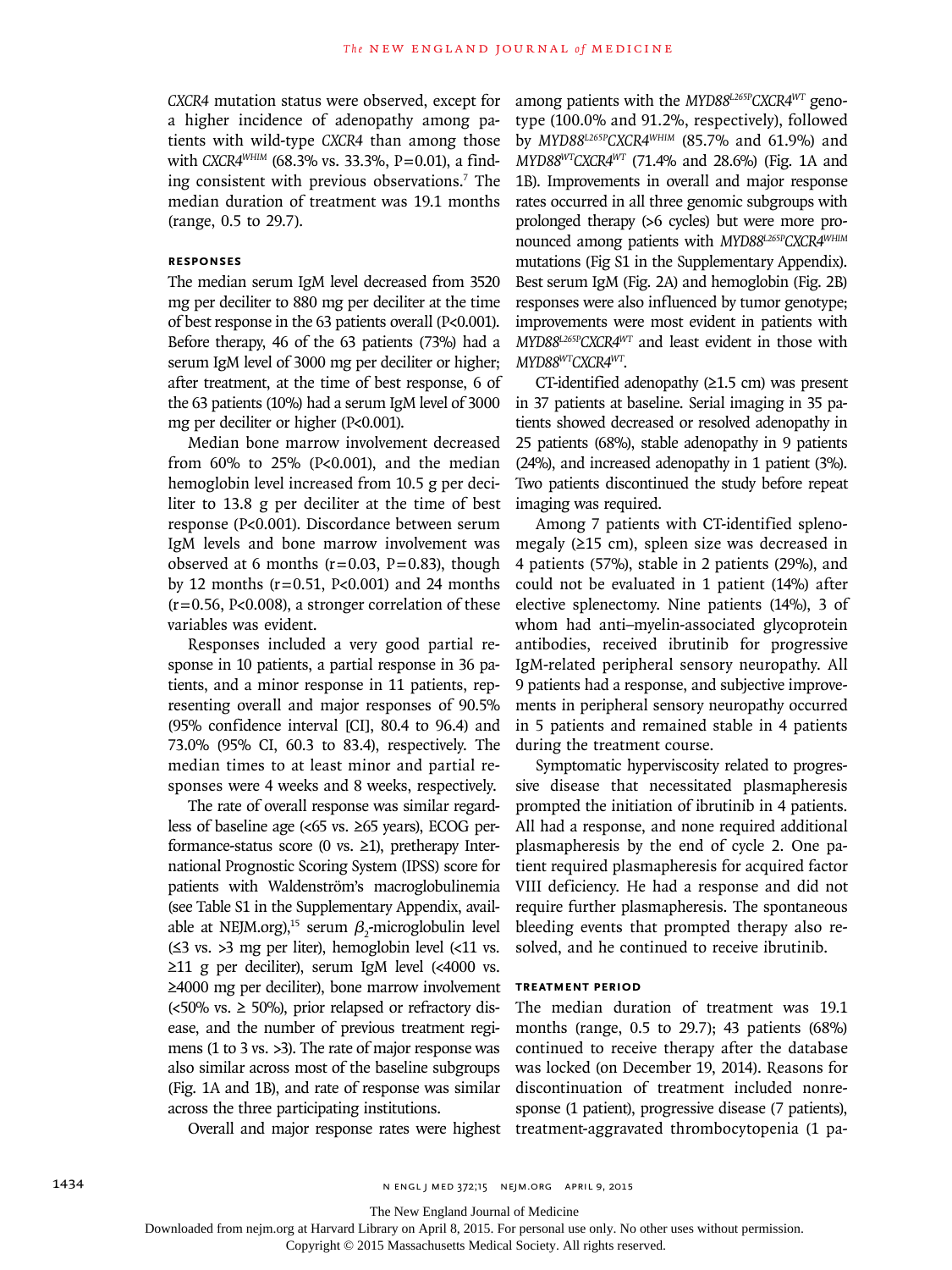

n engl j med 372;15 nejm.org April 9, 2015 1435

Downloaded from nejm.org at Harvard Library on April 8, 2015. For personal use only. No other uses without permission.

Copyright © 2015 Massachusetts Medical Society. All rights reserved.

The New England Journal of Medicine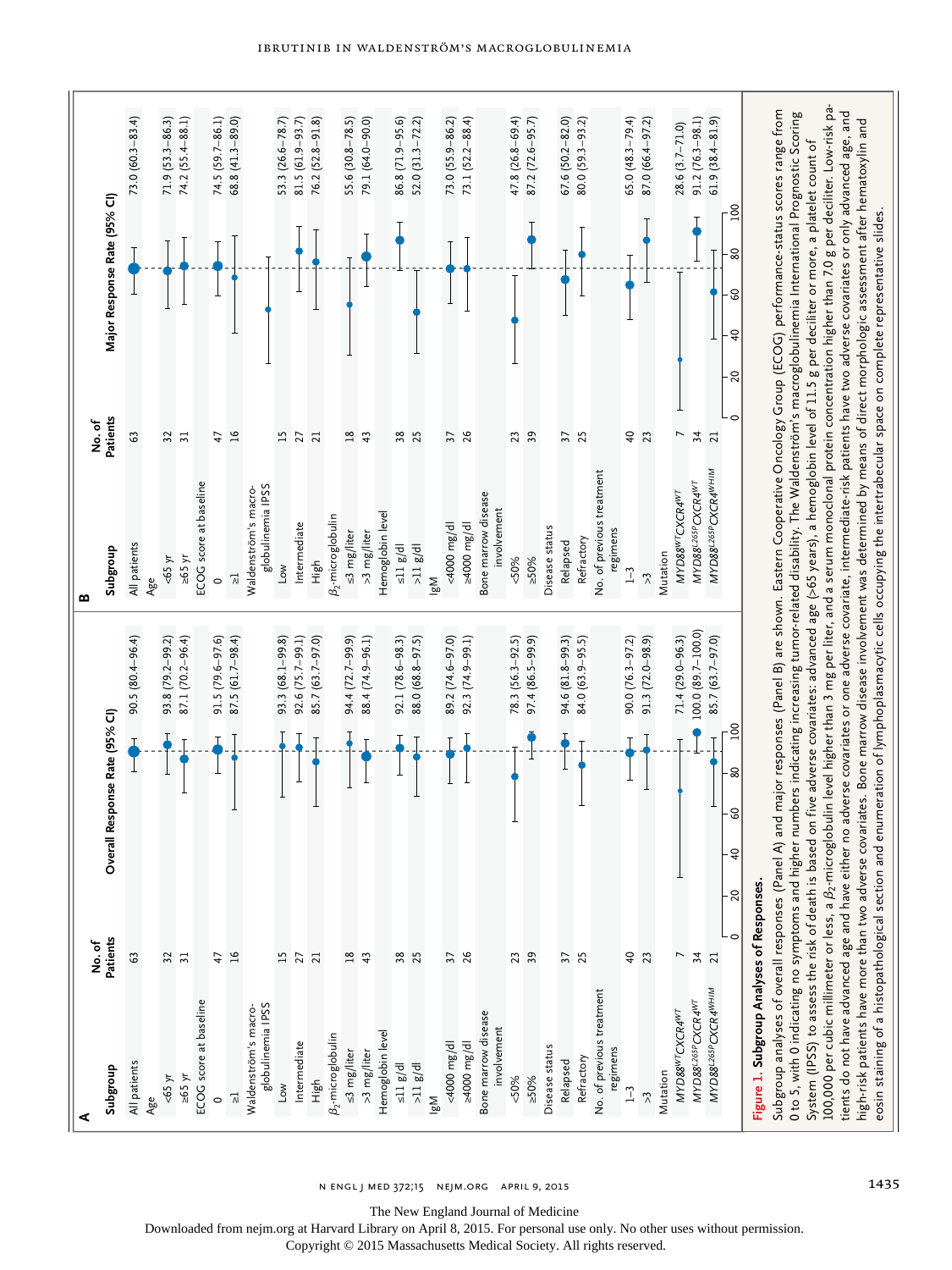

## **Figure 2. Effect of** *MYD88* **and** *CXCR4* **Mutation Status on Ibrutinib-Related Changes in Serum IgM and Hemoglobin Levels.**

Serum IgM levels (Panel A) and hemoglobin levels (Panel B) at the time of best response in the 63 patients with Waldenström's macroglobulinemia were stratified according to *MYD88* and *CXCR4* mutation status. The thick horizontal lines represent the median values, and the lower and upper boundaries of the boxes the interquartile ranges. I bars encompass data points that are within 1.5 times the interquartile range from the first or third quartile.

> tient), hematoma after bone marrow biopsy (1 patient), prolonged withholding of the drug because of infection unrelated to ibrutinib (1 patient), myelodysplasia and acute myeloid leukemia associated with baseline 5q deletion related to prior therapies (1 patient), disease transformation possibly related to prior nucleoside analogue therapy (2 patients), antineoplastic therapy for rectal carcinoma (1 patient), ibrutinib-incompatible medication (1 patient), the patient's decision to use commercially sourced ibrutinib (2 patients), travel difficulties (1 patient), and alternative therapy (1 patient).

## **Progression-free and Overall Survival**

Of the 63 patients enrolled, 60 patients were alive on the date on which the database was locked. Kaplan–Meier curves for progression-free survival among all 63 patients are shown in Figure 3A and for overall survival in Figure 3B. At 24 months, the estimated rate of progression-free survival was 69.1% (95% CI, 53.2 to 80.5), and the estimated rate of overall survival was 95.2% (95% CI, 86.0 to 98.4). Among patients with progressive disease, the median time to progression was 9.6 months (range, 3.5 to 19.4) if data on transformation events were censored, and 9.5 months (range, 3.5 to 19.4) if data on transformation events were included. Subgroup analysis showed that a high IPSS score before therapy, more than three previous treatment regimens, and a *MYD88WT CXCR4WT* genotype were associated with lower rates of progression-free survival (Fig. S2 in the Supplementary Appendix).

# **Toxic Effects**

Grade 2 or higher treatment-related toxic effects are listed in Table 2. Neutropenia of grade 3 or higher occurred in 9 patients (14%), 7 of whom (78%) had received three or more prior therapies  $(P=0.05)$ . Thrombocytopenia of grade 3 or higher occurred in 8 patients (13%), 7 of whom (88%) had received three or more prior therapies  $(P=0.01)$ . Ibrutinib-related neutropenia and thrombocytopenia were reversible, although they necessitated dose reduction in 3 patients and treatment discontinuation in 4 patients.

Grade 2 or higher bleeding events occurred in 4 patients (2 of whom had epistaxis and 2 of whom had postprocedural bleeding before the study was amended to mandate withholding times for ibrutinib). Fish-oil supplements contributed to both grade 2 epistaxis events, and these events resolved when these supplements were discontinued.

Infections that were at least possibly associated with ibrutinib were few, and in most cases, patients with infections had preexisting IgA and IgG hypogammaglobulinemia. One patient with IgA and IgG hypogammaglobulinemia had streptococcal bacteremia and uncomplicated endocarditis after a dental procedure.

Atrial fibrillation related to ibrutinib occurred in 3 patients, all of whom had a history of paroxysmal atrial fibrillation. Atrial fibrillation resolved after ibrutinib was withheld, without cardiologic intervention, and protocol therapy resumed uneventfully in all 3 patients. Dose reductions due to toxic

The New England Journal of Medicine

Downloaded from nejm.org at Harvard Library on April 8, 2015. For personal use only. No other uses without permission.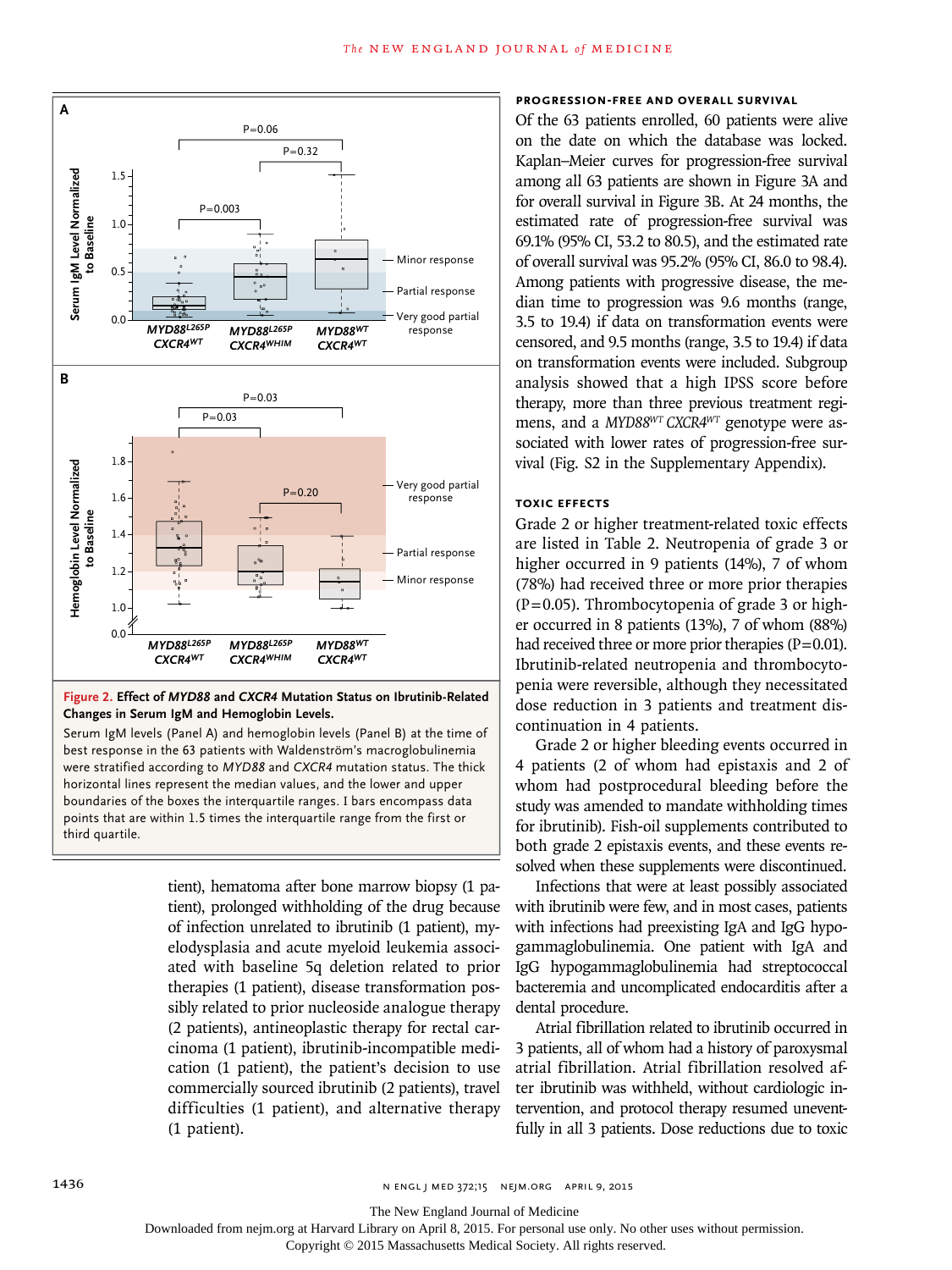effects, which occurred in 10 patients, did not influence responses or progression-free survival.

# **Effect of Ibrutinib on Peripheral Lymphocytosis**

Since transduction through the CXCR4 receptor promotes bone marrow homing of Waldenström's macroglobulinemia cells,16 we next examined the influence of *MYD88* and *CXCR4* mutation status on ibrutinib-related peripheral lymphocytosis. This influence was previously observed in chronic lymphoid leukemia and mantle-cell lymphoma.17-20

At baseline, patients with *MYD88L265PCXCR4WT*, *MYD88L265PCXCR4WHIM*, and *MYD88WTCXCR4WT* had similar levels of low circulating lymphocytes (P = 0.74 for the comparison of *MYD88L265PCXCR4WT* vs. *MYD88<sup>L265P</sup>CXCR4<sup>WHIM</sup>*, P=0.79 for the comparison of *MYD88L265PCXCR4WT* vs. *MYD88WTCXCR4WT*, and P=0.92 for the comparison of *MYD88<sup>L265P</sup>CXCR4<sup>WHIM</sup>* vs. *MYD88WTCXCR4WT*). Increases in median absolute lymphocyte levels were more pronounced within the first 6 months after the initiation of ibrutinib therapy in patients with *MYD88L265PCXCR4WT* than in patients with *MYD88L265PCXCR4<sup>WHIM</sup>* (P=0.04).

Patients with *MYD88WTCXCR4WT* who typically have peripheral lymphocytosis had intermediate levels of increased peripheral lymphocytosis as compared with patients with *MYD88L265PCXCR4WT* and *MYD88L265PCXCR4WHIM* (Fig. S3A in the Supplementary Appendix) (P not significant). Higher levels of peripheral lymphocytosis were also observed in patients who had major (partial or very good partial) responses (Fig. S3B in the Supplementary Appendix)  $(P=0.01)$ .

# Discussion

The high prevalence of *MYD88L265P* in Waldenström's macroglobulinemia and its influence on tumor-cell survival through BTK-triggered NF-κB activation prompted us to perform this prospective, multicenter study of ibrutinib in previously treated patients with Waldenström's macroglobulinemia. $2-4,21,22$  A high overall response rate (90.5%) and major response rate (73.0%) were observed among participants who had received a median of two prior therapies, and 40% of these patients had disease that was refractory to previous therapy. Moreover, at 2 years, the progression-free survival rate was 69.1% and the overall survival rate was 95.2%. By comparison, response rates of 40 to 80% with a median progression-free survival of 8 to 20 months have been reported with other



monotherapies in patients with relapsed or refractory Waldenström's macroglobulinemia.23,24

Ibrutinib, as compared with most other available therapies, also showed rapid response kinetics, with a median time to response of 4 weeks. Among patients who had a response, the median hemoglobin level increased from 10.3 g per deciliter at baseline to 11.4 g per deciliter at 4 weeks and 12.0 g per deciliter at 8 weeks. Improvements in serum IgM and hemoglobin levels occurred even in patients with modest or no changes in bone marrow disease burden; this suggests that a mechanism other than tumor debulking could contribute to the clinical benefit with ibrutinib in patients with Waldenström's macroglobulinemia.

Discordance between serum IgM levels and marrow disease burden has been reported with other therapeutic agents in Waldenström's macroglobulinemia.25-28 The BTK substrate STAT5A regu-

n engl j med 372;15 nejm.org April 9, 2015 1437

The New England Journal of Medicine

Downloaded from nejm.org at Harvard Library on April 8, 2015. For personal use only. No other uses without permission.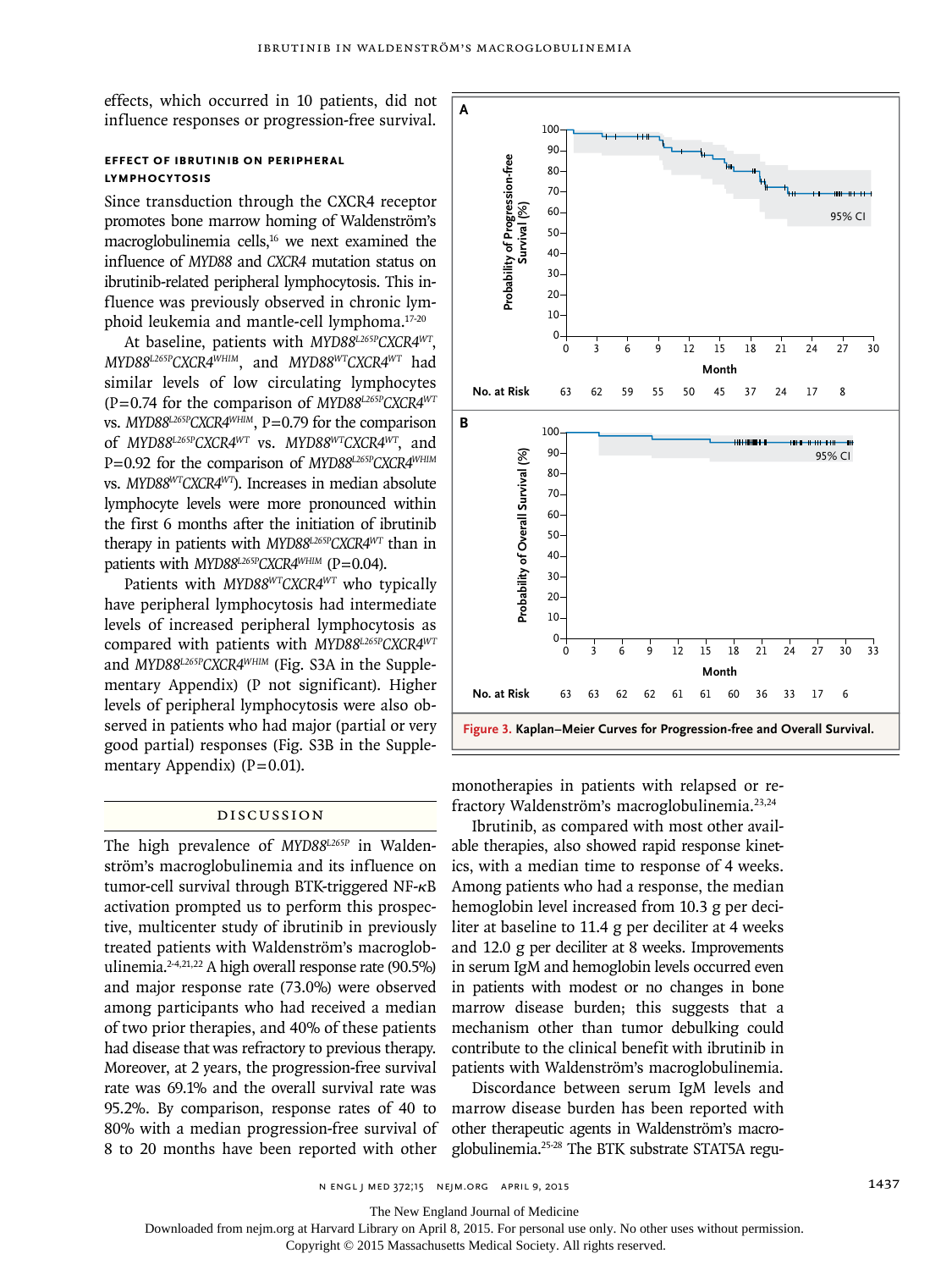| Table 2. Adverse Events Associated with Ibrutinib Therapy.* |         |           |                     |                     |  |
|-------------------------------------------------------------|---------|-----------|---------------------|---------------------|--|
| <b>Event or Abnormality</b>                                 | Grade 2 | Grade 3   | Grade 4             | Total<br>Grades 2-4 |  |
| number of patients (percent)                                |         |           |                     |                     |  |
| Blood and lymphatic system disorders                        |         |           |                     |                     |  |
| Neutropenia                                                 | 5(8)    | 6(10)     | 3(5)                | 14(22)              |  |
| Thrombocytopenia                                            | 1(2)    | 6(10)     | 2(3)                | 9(14)               |  |
| Anemia                                                      | 3(5)    | 1(2)      | 0                   | 4(6)                |  |
| Febrile neutropenia                                         | 0       | 0         | 1(2)                | 1(2)                |  |
| Cardiac disorders                                           |         |           |                     |                     |  |
| Atrial fibrillation                                         | 2(3)    | 1(2)      | 0                   | 3(5)                |  |
| Sinus tachycardia                                           | 1(2)    | 0         | 0                   | 1(2)                |  |
| Gastrointestinal disorders                                  |         |           |                     |                     |  |
| Gastroesophageal reflux                                     | 3(5)    | 0         | 0                   | 3(5)                |  |
| <b>Stomatitis</b>                                           | 3(5)    | 0         | $\pmb{0}$           | 3(5)                |  |
| Constipation                                                | 2(3)    | 0         | 0                   | 2(3)                |  |
| Diarrhea                                                    | 2(3)    | $\pmb{0}$ | 0                   | 2(3)                |  |
| <b>Ulceration</b>                                           | 2(3)    | 0         | 0                   | 2(3)                |  |
| Infections and infestations                                 |         |           |                     |                     |  |
| Pneumonia                                                   | 4(6)    | 1(2)      | 0                   | 5(8)                |  |
| Skin infection                                              | 3(5)    | 0         | 0                   | 3(5)                |  |
| Cellulitis                                                  | 1(2)    | 0         | $\Omega$            | 1(2)                |  |
| Herpes zoster                                               | 1(2)    | 1(2)      | 0                   | 2(3)                |  |
| <b>Sinusitis</b>                                            | 1(2)    | 0         | 0                   | 1(2)                |  |
| Streptococcal endocarditis                                  | 0       | 1(2)      | 0                   | 1(2)                |  |
| Subcutaneous abscess                                        | 1(2)    | 1(2)      | 0                   | 1(2)                |  |
| Urinary tract infection                                     | 1(2)    | 1(2)      | 0                   | 1(2)                |  |
| Postprocedural complications                                |         |           |                     |                     |  |
| Hematoma                                                    | 0       | 1(2)      | 0                   | 1(2)                |  |
| Hemorrhage                                                  | 1(2)    | 0         | $\mathbf 0$         | 1(2)                |  |
| Dehydration                                                 | 2(3)    | 0         | 0                   | 2(3)                |  |
| Musculoskeletal and connective-tissue<br>disorders          |         |           |                     |                     |  |
| Tendinitis                                                  | 1(2)    | 0         | 0                   | 1(2)                |  |
| Tenosynovitis                                               | 1(2)    | 0         | 0                   | 1(2)                |  |
| Nervous system disorders                                    |         |           |                     |                     |  |
| Headache                                                    | 1(2)    | $\pmb{0}$ | $\pmb{0}$           | 1(2)                |  |
| Presyncope                                                  | 1(2)    | $\pmb{0}$ | $\pmb{0}$           | $1\ (2)$            |  |
| Syncope                                                     | 0       | 1(2)      | $\mathbf 0$         | 1(2)                |  |
| Respiratory, thoracic, and mediastinal<br>disorders         |         |           |                     |                     |  |
| Epistaxis                                                   | 2(3)    | 0         | $\mathsf{O}\xspace$ | 2(3)                |  |
| Cough                                                       | 1(2)    | 0         | 0                   | 1(2)                |  |
| Skin and subcutaneous tissue disorders                      |         |           |                     |                     |  |
| Pruritus                                                    | 1(2)    | 0         | 0                   | 1(2)                |  |
| Rash                                                        | 1(2)    | $\pmb{0}$ | $\mathbf 0$         | 1(2)                |  |
| Skin exfoliation                                            | 1(2)    | 0         | 0                   | 1(2)                |  |
| Vascular disorders                                          |         |           |                     |                     |  |
| Hypertension                                                | 3(5)    | 0         | 0                   | 3(5)                |  |
| Hypotension                                                 | 1(2)    | $\pmb{0}$ | $\pmb{0}$           | 1(2)                |  |

\* Listed are adverse events that were deemed by the investigators to be possibly, probably, or definitely associated with the study drug.

The New England Journal of Medicine

Downloaded from nejm.org at Harvard Library on April 8, 2015. For personal use only. No other uses without permission.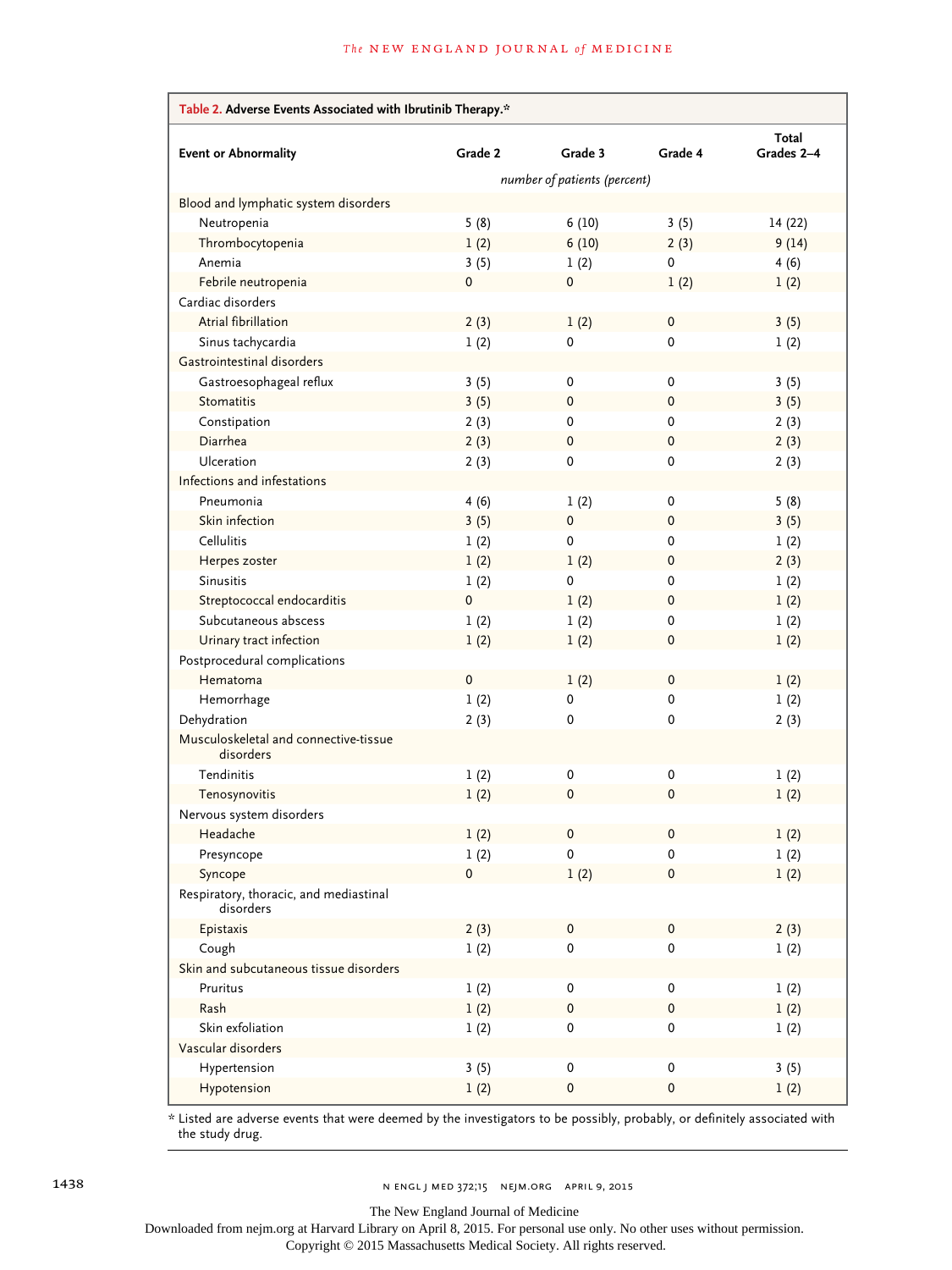lates IgM secretion in these tumor cells, and its selective inhibition by ibrutinib may have contributed to the early discordant findings.<sup>29,30</sup> Transient increases in serum IgM levels commonly occurred during periods in which the drug was withheld because of toxic effects or procedures, and these levels decreased with reinstitution of therapy.

Extramedullary disease was also affected by ibrutinib therapy; 68% of the patients had decreased or resolved adenopathy, and 57% had decreased splenomegaly on serial CT imaging. Resolution of malignant pleural effusions also occurred in 2 of 3 patients. Progressive IgM-related peripheral neuropathy prompted therapy in 9 patients who had previously received rituximab. Subjective improvement or stabilization of symptoms occurred during the course of treatment in these patients. These findings are particularly encouraging given the challenging nature of treating IgM-related peripheral neuropathy in Waldenström's macroglobulinemia.<sup>23,31</sup> Up to 25% of patients with Waldenström's macroglobulinemia have paraprotein-related peripheral neuropathy, and rituximab remains a mainstay of treatment. A recent placebo-controlled study showed no objective evidence of symptomatic improvement with the use of rituximab in patients with IgM-related peripheral neuropathy.32 Moreover, rituximab can often cause a flare in serum IgM levels that can potentiate symptoms of peripheral neuropathy.23,24 In our study, no IgM flare was observed in any of the 63 study patients who received ibrutinib.

Overall and major response rates were highest among patients with *MYD88L265PCXCR4WT* (100% and 91.2%, respectively), followed by those with *MYD88L265PCXCR4WHIM* (85.7% and 61.9%), and those with *MYD88WTCXCR4WT* (71.4% and 28.6%). Although these findings are based on a small cohort of patients with Waldenström's macroglobulinemia, they probably reflect BTK dependence on MYD88L265P-triggered signaling and intrinsic resistance conferred by *CXCR4WHIM* mutations in Waldenström's macroglobulinemia cells.<sup>2,4,8-10</sup> Furthermore, bone marrow homing of Waldenström's macroglobulinemia cells engineered to express the CXCR4<sup>S338X</sup> receptor could be inhibited by a CXCR4-blocking antibody; this is a relevant finding, since the bone marrow stroma protects the tumor cells against many therapeutic agents.<sup>10</sup> These insights may also help to explain why the incidence of ibrutinib-triggered peripheral lymphocytosis was higher among patients

with *MYD88L265PCXCR4WT* than among patients with *MYD88L265PCXCR4WHIM*. They may also account for the better categorical responses in patients with more pronounced peripheral lymphocytosis.

These findings are also likely to herald efforts to combine CXCR4 antagonists with ibrutinib in patients with *CXCR4WHIM* mutations. Plerixafor, a CXCR4 antagonist approved by the Food and Drug Administration for use in stem-cell mobilization, sensitizes Waldenström's macroglobulinemia cells engineered to express CXCR4WHIM receptors to undergo apoptosis in response to ibrutinib.8,9 The feasibility of long-term use of plerixafor has been reported in patients with the WHIM syndrome, and clinical trials of other CXCR4 inhibitors are ongoing.<sup>33</sup>

Improvements in overall and major responses occurred in all three genomic subgroups with prolonged therapy (>6 cycles) but were more pronounced in patients with *MYD88L265PCXCR4WHIM* mutations. A short course of CXCR4 inhibition during the initial phase of ibrutinib therapy may therefore be sufficient to prompt earlier and deeper responses to ibrutinib in patients with Waldenström's macroglobulinemia who have *CXCR4* mutations.

Overall, toxic effects of treatment were moderate in this selected patient population. Heavily pretreated patients were more at risk for clinically significant neutropenia and thrombocytopenia than were patients with fewer previous treatment regimens. Four bleeding events were related to procedures or fish-oil supplements. Atrial fibrillation related to ibrutinib occurred in 3 patients (5%), all of whom had a history of arrhythmia, and atrial fibrillation reverted after ibrutinib was withheld. In a randomized study, atrial fibrillation was observed in 3% of patients with chronic lymphoid leukemia who received ibrutinib, as compared with no patients who received ofatumumab.<sup>34</sup> Few infections were associated with ibrutinib, and this drug did not significantly alter serum IgA and IgG levels (as was also observed in patients with chronic lymphoid leukemia and patients with mantle-cell lymphoma).17,18 Collectively, safety, along with the IgA-sparing and IgG-sparing effects, distinguish ibrutinib from other salvage options in Waldenström's macroglobulinemia.<sup>23,24</sup>

In summary, ibrutinib was active in previously treated patients with Waldenström's macroglobulinemia. An overall response rate of 90.5%, and 2-year progression-free and overall survival rates of 69.1% and 95.2%, respectively, were achieved with

The New England Journal of Medicine

Downloaded from nejm.org at Harvard Library on April 8, 2015. For personal use only. No other uses without permission.